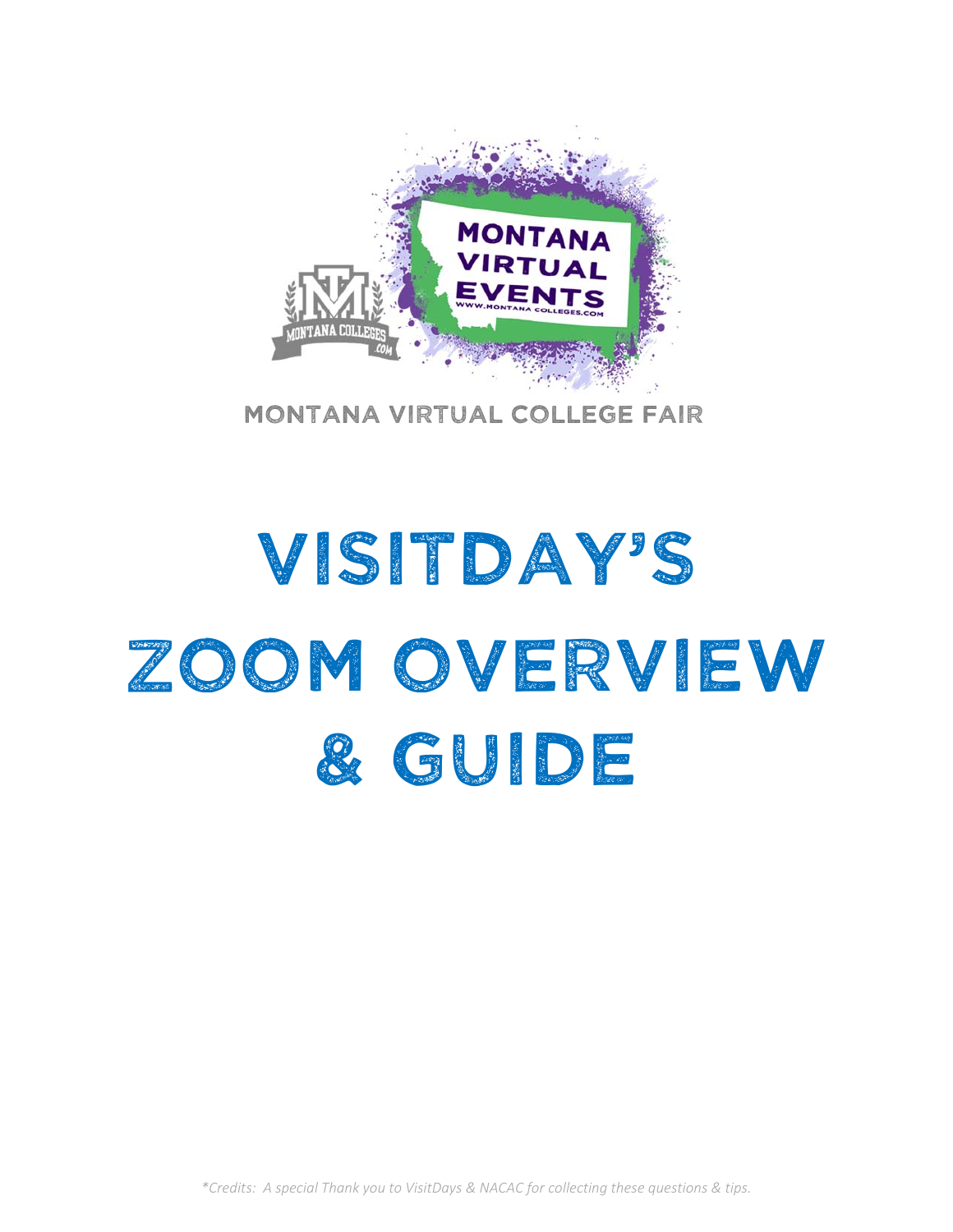### Technical Requirements

For the Fall 2020 season, we chose Zoom as the video meeting technology for Montana Virtual College Fairs. We believe it's important to provide students with as seamless an experience as possible and that the use of one video meeting technology for various components of the fairs helps accomplish that. We are technology-agnostic, however, and may change this in future seasons depending on the needs of students.

#### Zoom Information

Zoom is seamlessly integrated within the platform. You'll use your Zoom account to offer live and interactive sessions as well as one‐on‐one meetings. To participate as an exhibitor, you'll need a Zoom Pro account or higher (not a Zoom Basic account). Most institutions already have a Zoom Pro plan or higher. With Zoom Pro, you'll be able to offer sessions for up to 100 students each. If your institution has purchased a "large meeting add‐on," you'll be able to offer sessions for up to 500 or 1,000 participants each.

#### Creating Zoom Links

The platform asks you to enter a Zoom link for your live sessions and one-on-one meetings. You will use a link from your Zoom account. In Zoom, set up your live sessions and one‐on‐one meetings as a "Zoom Meeting" rather than as a "Zoom Webinar." Double check to make sure a passcode won't prevent people from attending your sessions or meetings.

- First, open your Zoom application and go to the meeting you've set up for each live session or meeting. Look at the "Security" field to see if there is a checkmark next to "passcode."
	- ‐‐ If there's no checkmark, you're ok and there's no need to do anything else.

-- If there is a checkmark, look at the "Invite Link" field — does the URL include a question mark with "pwd=" after it? If so, you're good to go. If not, then edit your meeting by going to the "Security" setting, uncheck the passcode, and select "Save."

| Meeting Information - Zoom X +                           |                                                      |                                                   |                                                                                                                                                                                                                               |                           |                                                  | $\sigma$<br>$-1$                                  |
|----------------------------------------------------------|------------------------------------------------------|---------------------------------------------------|-------------------------------------------------------------------------------------------------------------------------------------------------------------------------------------------------------------------------------|---------------------------|--------------------------------------------------|---------------------------------------------------|
| $C$ $\Omega$ $\equiv$ zoom.us/meeting/92496867613<br>SW. |                                                      |                                                   |                                                                                                                                                                                                                               |                           | $\Delta t$<br>$0+$                               | $\bullet$<br>人<br>$\Box$<br>$\circ$<br>$\,$<br>G) |
|                                                          |                                                      |                                                   | Hi Apps G Google (a Danboard - Fardat (B Formstack (a) Colleges & Univers. @ NACAC College Ad., (a) Secondary COVID-1. @ Login   Selesforce (F Hub - Panner (C Microsoft Children Ho., @ StareFile Mi National Association. @ |                           |                                                  | Other bookmarks<br>$\blacksquare$                 |
|                                                          |                                                      |                                                   |                                                                                                                                                                                                                               |                           | REQUESTA DEMO 1.888.799.0125 RESOURCES - SUPPORT |                                                   |
| zoom<br>SOLUTIONS -                                      | PLANS & PRICING CONTACT SALES                        |                                                   |                                                                                                                                                                                                                               | <b>SCHEDULE A MEETING</b> | <b>JOIN A MEETING</b>                            | 曲<br>HOSTAMEETING .                               |
| PERSONAL.                                                | My Meetings > Manage "NACAC - GTCF Agreement Review" |                                                   |                                                                                                                                                                                                                               |                           |                                                  |                                                   |
| Profile                                                  |                                                      |                                                   |                                                                                                                                                                                                                               |                           |                                                  | <b>Start this Meeting</b>                         |
| <b>Meetings</b>                                          | <b>Topic</b>                                         | NACAC - GTCF Agreement Review                     |                                                                                                                                                                                                                               |                           |                                                  |                                                   |
| <b>Webinars</b>                                          | Time                                                 | Sep 3, 2020 01:30 PM Eastern Time (US and Canada) |                                                                                                                                                                                                                               |                           |                                                  |                                                   |
| Recordings                                               |                                                      | Add to<br><b>RT</b> Google Calendar               | Oa Outlook Calendar (.ics)<br>Vahoo Calendar                                                                                                                                                                                  |                           |                                                  |                                                   |
| Settings                                                 |                                                      |                                                   |                                                                                                                                                                                                                               |                           |                                                  |                                                   |
| ADMIN                                                    | Meeting ID                                           | 924 9886 7613                                     |                                                                                                                                                                                                                               |                           |                                                  |                                                   |
| Dashboard                                                | Security,                                            | ********<br>Passcode<br>Show:                     | v Waiting Room                                                                                                                                                                                                                |                           |                                                  |                                                   |
| > User Management                                        |                                                      |                                                   |                                                                                                                                                                                                                               |                           |                                                  |                                                   |
| > Room Management                                        | Alternative Hosts                                    | pbrown@nw and org                                 |                                                                                                                                                                                                                               |                           |                                                  |                                                   |
| > Account Management                                     | trivite Link                                         |                                                   | https://nacac.zoom.us/j/92498867613?pwd=Y2z4VEFdVNxRmxMNVRG6CtKZVIIQT09                                                                                                                                                       |                           |                                                  | C Copy Invitation                                 |
| > Advanced                                               |                                                      |                                                   |                                                                                                                                                                                                                               |                           |                                                  |                                                   |
|                                                          | Video                                                | Host                                              | On                                                                                                                                                                                                                            |                           |                                                  |                                                   |
| Attend Live Training                                     |                                                      | Participant                                       | On                                                                                                                                                                                                                            |                           |                                                  |                                                   |
| Video Tutorials                                          | Audio                                                | Telephone and Computer Audio                      |                                                                                                                                                                                                                               |                           |                                                  |                                                   |
| Knowledge Base                                           |                                                      | Dial from United States of America                |                                                                                                                                                                                                                               |                           |                                                  |                                                   |
|                                                          | Meeting Options.                                     | Enable join before host                           |                                                                                                                                                                                                                               |                           |                                                  |                                                   |
|                                                          |                                                      | » Mute participants upon entry EB                 |                                                                                                                                                                                                                               |                           |                                                  | ٠                                                 |
|                                                          |                                                      | » Only authenticated users can join.              |                                                                                                                                                                                                                               |                           |                                                  |                                                   |
| 亩<br>œ<br>$\alpha$                                       | <b>AND CHED</b>                                      | н<br>畹<br>$\bullet$                               |                                                                                                                                                                                                                               |                           |                                                  | 840 AM<br>s                                       |

 Next, go to the VisitDays platform and double check the link you inserted for your session or meeting. Does it match the link in your Zoom meetings set‐up screen?

If you're offering any concurrent sessions or meetings, be sure to input a different Zoom link for each since they will need to happen at the same time.

Cross check that the times match on Zoom and on the fairs platform. When you create your meetings in Zoom, make sure the start and end times are correct for Mountain Standard Time. (The fairs platform lists session and meeting times in MST).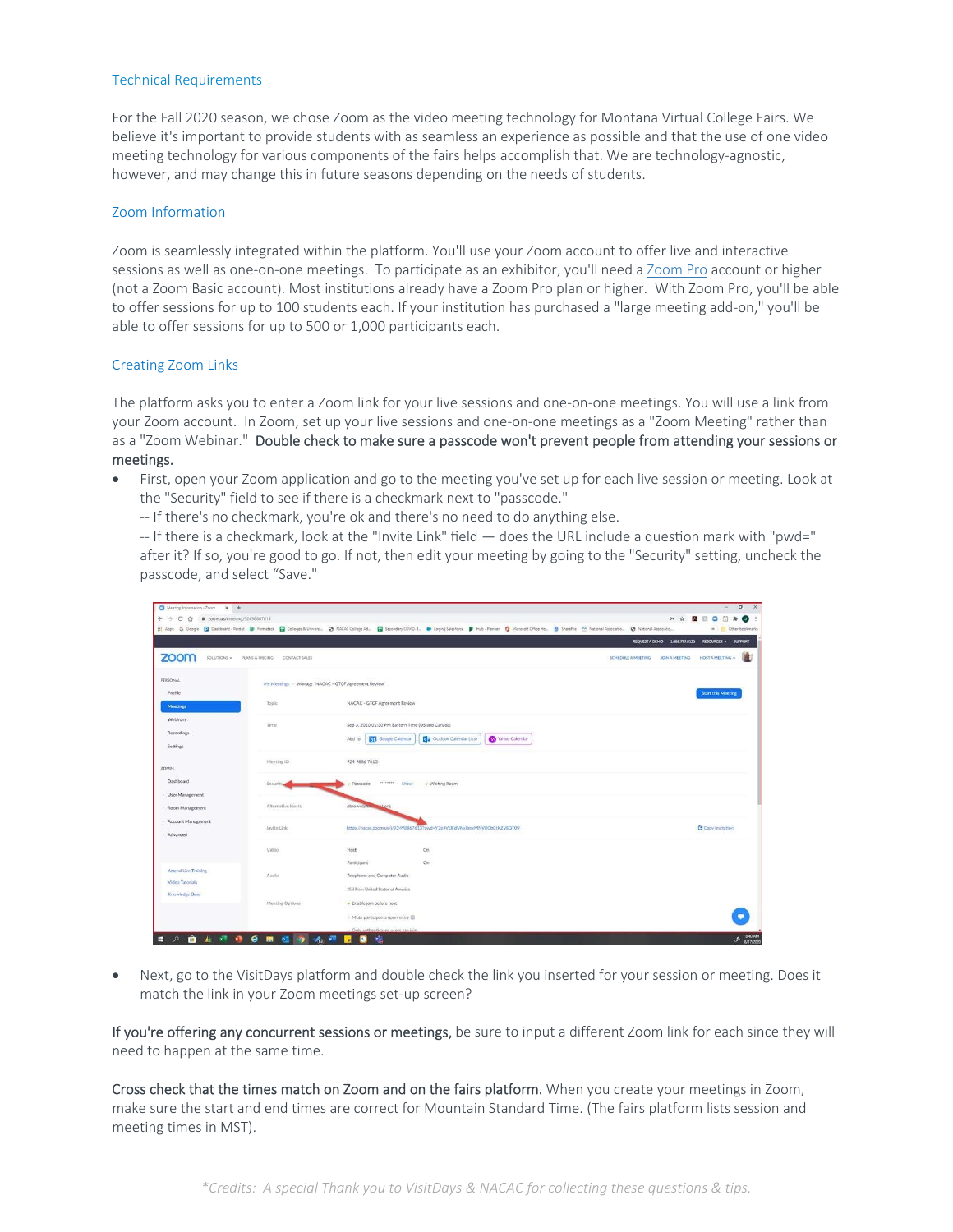# Other Tips and Information

- Do not use any Zoom registration forms.
- For one-on-one meetings, definitely enable the waiting room feature so attendees don't inadvertently interrupt each other's meetings.
- The platform defaults to a session capacity of 95. You can change this to 300 if you plan to offer a large session or make it smaller if you want the session to be more personal.
- With many staff now working from home, internet capabilities vary. Please ensure your presenters have the bandwidth to offer a Zoom session with video.
- Many security updates were included in the latest 5.0 version of Zoom released on July 1. This includes automatic passwords and waiting rooms as well as controls over screenshare and chat. We expect all colleges and universities using the NACAC Virtual College Fairs platform to use the latest version of Zoom in order to ensure a safe environment for students.
- For additional details, please review the detailed schedule on the "Montana Virtual Fair Confirmation Page."

# Browser Information

The virtual fairs platform does not include support for any version of Internet Explorer since Microsoft's end of life for the product in January 2019. Please use another browser for your own security and to enable the full functionality of VisitDays Virtual College Fairs.

#### Live Zoom Sessions – FAQ's

#### Q: How do I set up a session?

See the information in the Zoom Guide & Tips packet @ "Montana Virtual Fair Confirmation Page." Two key things to remember: Definitely use the waiting room feature and do not require a password.

# Q: Can the sessions be pre-recorded or do they have to be live?

You are welcome to show a pre-recorded video as part of your session. You'll still need someone in the Zoom room, though, to tee up the video for students who are there and to answer questions during the video and afterwards.

# Q: Can we create sessions that overlap time-wise so long as we have different Zoom accounts for it?

Exactly! You'll be fine offering overlapping sessions as long as you specify a different Zoom account and link.

# Q: Can we add more than two staff members per session?

Yes, more than one user can be added as a presenter for a live session. However, the session may only be associated with one Zoom link.

### Q: Can everyone on our admission staff just use the same Zoom account?

We don't recommend this. Your photo and name shows up when you use your own account. This gives the student a more personal experience with each admission counselor.

# Q: Should we use Zoom webinar or Zoom meeting?

Zoom meeting. It allows you to be more interactive.

#### Q: Should we use a password?

No. Please do not add a password.